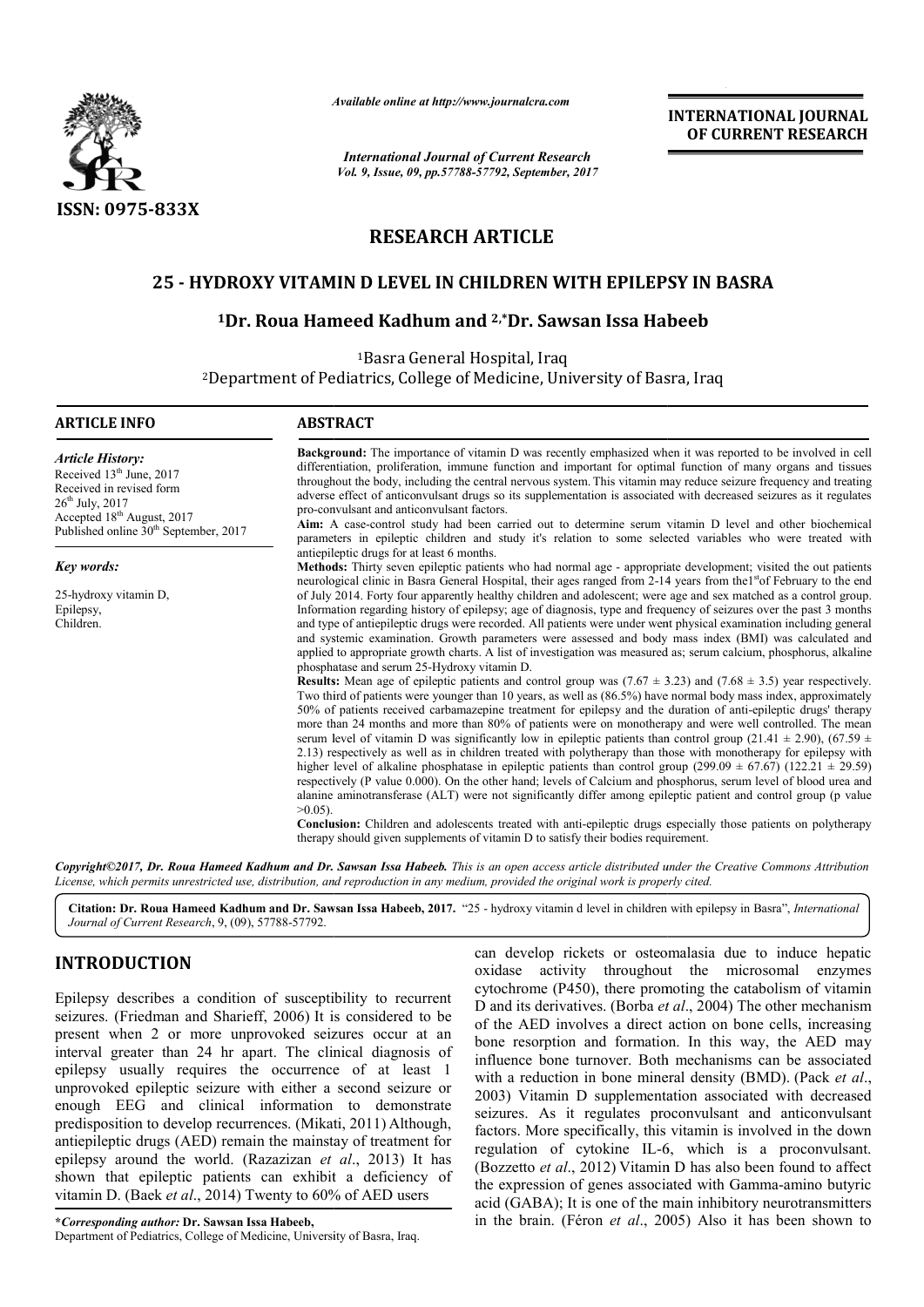promote the expression of calcium binding proteins that are known to possess antiepileptic properties. (Evatt, 2012)

## **MATERIALS AND METHODS**

A Case-control study has been carried out to determine serum level of vitamin D in 37 epileptic children and adolescent who were treated with antiepileptic drugs for at least 6 months. All the children had normal age - appropriate development; visited the out patients neurological clinic in Basra General Hospital from the  $1<sup>st</sup>$  of February 2014 to the end of July 2014; their ages range from 2-14 years. Forty four healthy children and adolescent were aged and sex matched, selected from children visiting primary health care center for routine checkup or mild illnesses, have normal growth parameters were consider as control group.

#### **Exclusion criteria**

- 1. Calcium or vitamin D supplements for the last one month (Razazizan *et al*., 2013)
- 2. Neurological deficit as cerebral palsy or mental retardation
- 3. Chronic disease as history of chronic kidney disease, diabetes mellitus and bone deformities
- 4. Presence of conditions known to affect bone metabolism such as hepatic, hematological (e.g. sickle cell disease), rheumatologic, hyper-parathyroidism, hyperthyroidism, gastrointestinal disorders e.g., malabsorption as celiac disease. (Lee *et al*., 2007; Trunz *et al*., 2008)
- 5. Medications known to affect bone turnover e.g. steroid, bisphosphonate, thiazide and anticoagulant drugs. (Borba *et al*., 2004)

### **Data collection**

A special questionnaire was designed for the purpose of the study including: Identity; name, date of birth, sex and residence. History of epilepsy; age of diagnosis, type and frequency of seizures over the past 3 months, well controlled is defined as seizures free for the last 3months. (Friedman and Sharieff, 2006) Type of antiepileptic drugs; doses and duration of antiepileptic drugs (AED), if monotherapy (single AED) or polytherapy (more than one AED) used. (Bozzetto *et al*., 2012) Informed consent had been taken from parents to be involved in the study. All patients were under went physical examination including general and systemic examination. Growth parameters were assessed, weight-for-height Z score, heightfor-age Z score and weight-for-age Z score were estimated according to CDC/WHO normalized references. (Bikle, 2005) Body mass index (BMI) was calculated by weight in kilograms (kg) divided by the height in square meters  $(m)^2$ . (Wortsman *et al*., 2000) According to BMI percentiles growth charts underweight is  $< 50$ %; normal weight 50 - 85 % and over weight is > 85 %. (Razazizan *et al*., 2013)

#### **Laboratory procedures**

A list of investigations was measured by spectrophotometer (Cobas C 111), Serum calcium (Ca<sup>+</sup>), serum phosphorus (Ph), serum Alkaline phosphates (ALPh), blood urea and alanine aminotransferase (ALT). Serum 25-Hydroxy vitamin D (25OH); was measured by ELISA test. Very severe vitamin D deficiency is <5 ng/ml; deficiency level <15 ng/ml; insufficiency level (15-20 ng/ml); and consider as sufficient if its level 20-30 ng/ml. Optimal level is 30-50 ng/ml and the upper normal located between 50-70 ng/ml. (Hollick, 2007)

#### **Statistical analysis**

Data were analyzed using SPSS software version 18. Data were expressed by mean  $\pm$  Standard Deviation (SD) and Standard Error (SE) Comparison was performed by using Chi-Square test. The t-test was used for quantitative comparison and between two mean of different samples. Comparisons between groups were made by using the one way analysis of variance (ANOVA) test .Logistic regression analysis was done for the analysis of different marker, by using Odd Ratio (OR) and 95% Confidence Interval (CI). For all tests p-value of <0.05 was considered as statistically significant.

## **RESULTS**

#### **Selected demographic characteristics of epileptic patients and control**

A total of 37 epileptic patients and 44 children and adolescent as control group were included in the study, their ages ranged from 2-14 years and mean age was  $(7.67 \pm 3.23)$ ;  $(7.68 \pm 3.50)$ years respectively. Twenty eight (75.7%) of epileptic children were younger than 10 years, As well as (86.5 %) had normal weight; their BMI was 50-85%. Table 1 shows that (51.4%) of patients received carbamazepine treatment for epilepsy. As well as more than 80% patients were well controlled on monotherapy and 54.1% of patients were on AED therapy for more than 24 months.

### **Biochemical Parameters among epileptic Patients and control group**

It has been found that vitamin D level was significantly lower among epileptic patient compared to healthy control group (p value  $\leq 0.05$ ), as well as alkaline phosphatase significantly higher among epileptic patients. P value <0.000 (Table 2)

#### **Vitamin D level and selected variable in epileptic patients**

Table 3 shows that; (13.5% and 24.3%) of epileptic patients had (severe deficiency level < 5ng/dl and deficient level < 15ng/dl) respectively with higher frequency in patients with generalized seizure (77.8%), receiving poly therapy (55.6%); with duration of anti-epileptic drugs >24 months (66.7%). On the other hand (39.7%) of epileptic patients had sufficient level (20-30ng/dl) mainly those with partial seizure (81.8%); treated with carbamazepine (72.7%) and receiving mono therapy  $(100\%)$ 

#### **Mean vitamin D in relation to selected characteristics of epileptic children**

Epileptic children receiving poly therapy AED had significantly lower level of vitamin D than those children treated with mono therapy  $(9.30 \pm 2.63)$ ,  $(24.2 \pm 3.32)$ respectively. As well as poorly controlled epileptic children who continue on AED for more than 24 months had significantly low vitamin D level (p-value  $\leq 0.05$ ). By using one way Anova test between vitamin D level and selected variables shows that significant differences between the type of therapy and vitamin D when level <15 ng/ml (p-value 0.03). As well as; there is significant differences between poor controlled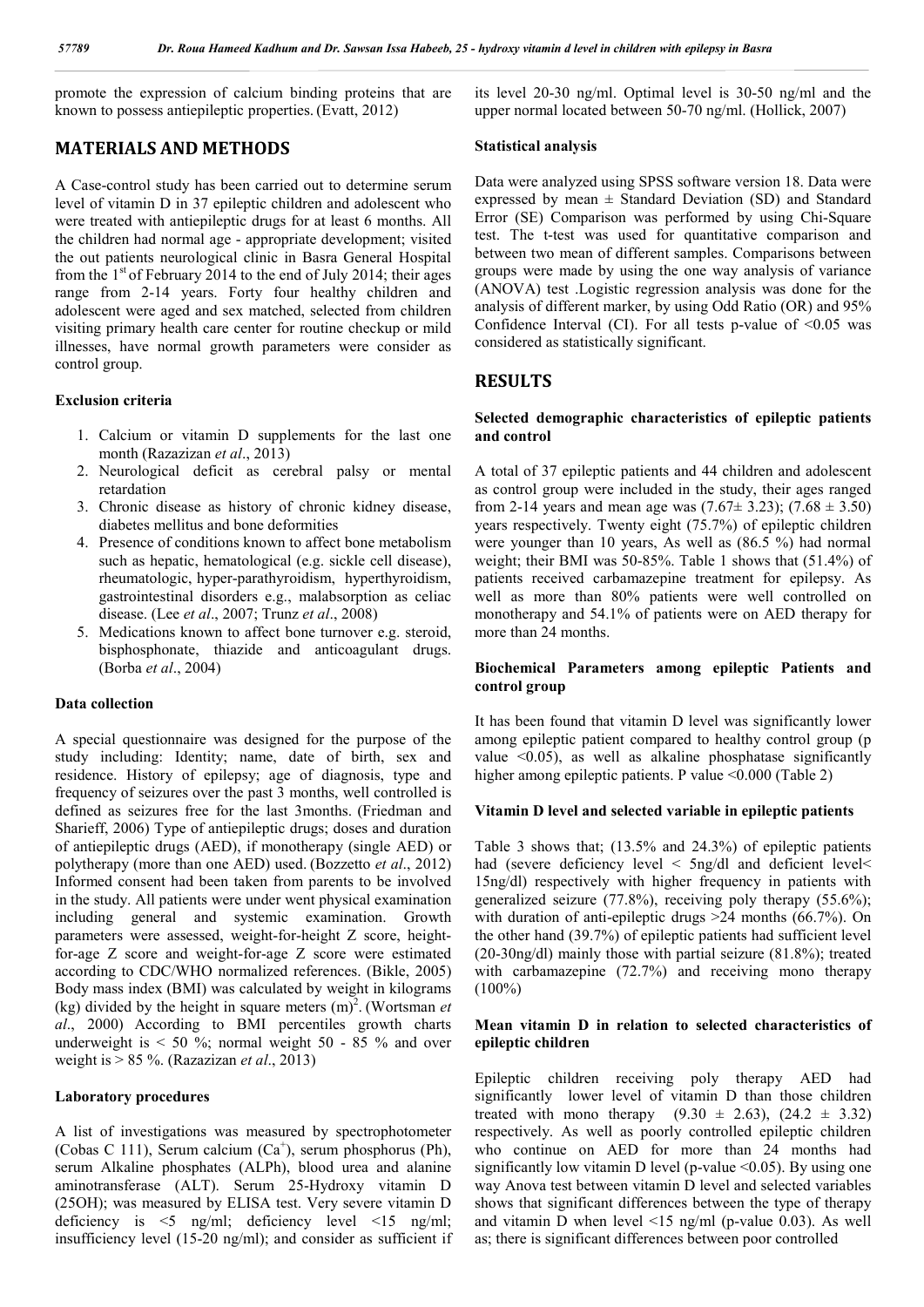#### **Table 1. Selected characteristics of epileptic patients**

| Variable        |                         | No.            | $\%$ |
|-----------------|-------------------------|----------------|------|
| Age (years)     | $2 - 5$                 | 12             | 32.4 |
|                 | $>5-10$                 | 16             | 43.3 |
|                 | $>10-14$                | 9              | 24.3 |
| <b>Sex</b>      | Male                    | 21             | 56.8 |
|                 | Female                  | 16             | 43.2 |
| BMI             | $< 50\%$                | $\overline{4}$ | 10.8 |
|                 | $50 - 85%$              | 32             | 86.5 |
|                 | $>85\%$                 | 1              | 2.7  |
| Type of seizure | Partial                 | 20             | 54.1 |
|                 | Generalize              | 17             | 45.9 |
| Seizure control | Well control            | 32             | 86.5 |
|                 | Poor control            | 5              | 13.5 |
|                 | Carbamazepine (CBZ)     | 19             | 51.4 |
| Type of AED     | Valproic acid (VPA)     | 11             | 29.7 |
|                 | $CBZ + VPA$             | 3              | 8.1  |
|                 | $VPA + Clonazepam(CZP)$ | 3              | 8.1  |
|                 | $CBZ + VPA + CZP$       |                | 2.7  |
| Type of therapy | Monotherapy             | 30             | 81.1 |
|                 | Polytherapy             | $\overline{7}$ | 18.9 |
| Duration of     | $6 - 12$                | 12             | 32.4 |
| AED therapy     | $>12-24$                | 5              | 13.5 |
| (months)        | > 24                    | 20             | 54.1 |
| Total           |                         | 37             | 100% |

|                             | $Mean \pm SD$        |                    |         |
|-----------------------------|----------------------|--------------------|---------|
| Variables                   | Epileptic patients   | Control group      | P-value |
| Vitamin $D$ (ng/ mL)        | 2.90<br>21.41<br>士   | $67.59 \pm 2.13$   | 0.000   |
| Calcium $(mg/dL)$           | 8.09<br>0.97<br>士    | 8.81<br>1.63<br>士  | 0.620   |
| Phosphorus $(mg/dL)$        | 0.81<br>0.42<br>士    | l.48<br>0.36<br>士  | 0.812   |
| Alkaline phosphatase (IU/L) | 299.09<br>67.67<br>士 | $122.21 \pm 29.59$ | 0.000   |
| ALT (IU/L)                  | 11.09<br>1 1 3<br>士  | 10.89<br>1.58<br>土 | 0.427   |

## **Table 3. Vitamin D level in relation to selected variables of epileptic patients**

| Variables  |                                  | Severe deficiency<5 |               |    | Deficiency $\leq 15$ |              | Insufficiency 15-20 | Sufficiency | 20-30         |                | Optimal $>30$ |
|------------|----------------------------------|---------------------|---------------|----|----------------------|--------------|---------------------|-------------|---------------|----------------|---------------|
|            |                                  | N <sub>0</sub>      | $\frac{0}{0}$ | No | $\frac{0}{0}$        | No           | $\frac{0}{0}$       | No          | $\frac{0}{0}$ | N <sub>0</sub> | $\frac{0}{0}$ |
| Age        | $2 - 5$                          |                     | 20            | 4  | 44.4                 | 2            | 28.6                | 2           | 18.2          | 0              | 0             |
| (years)    | $>5-10$                          |                     | 40            | 4  | 44.4                 |              | 14.3                |             | 63.6          |                | 60            |
|            | $>10-14$                         |                     | 40            |    | 11.1                 |              | 57.1                |             | 18.2          |                | 40            |
|            | Male                             |                     | 20            | 6  | 66.7                 |              | 71.4                | 6           | 54.5          |                | 60            |
| Sex        | Female                           |                     | 80            |    | 33.3                 |              | 28.6                |             | 45.5          |                | 40            |
|            | $<$ 50%                          |                     | 20            |    | 11.1                 |              | $\mathbf{0}$        |             | 18.2          |                |               |
| BMI        | 50-85%                           |                     | 80            |    | 88.9                 |              | 100                 |             | 72.7          |                | 80            |
|            | $>85\%$                          |                     | $\mathbf{0}$  |    | $\mathbf{0}$         |              | $\overline{0}$      |             | 9.1           |                | 20            |
| Type of    | Partial                          |                     | 60            |    | 22.2                 |              | 57.1                |             | 81.8          |                | 60            |
| seizure    | Generalize                       |                     | 40            |    | 77.8                 |              | 42.9                |             | 18.2          |                | 40            |
|            | CBZ                              |                     | 60            |    | 22.2                 |              | 42.9                |             | 72.7          |                | 60            |
|            | <b>VPA</b>                       |                     | 20            |    | 22.2                 |              | 42.9                |             | 27.3          |                | 40            |
| <b>AED</b> | CBZ+VPA                          |                     | 20            |    | 22.2                 |              | $\mathbf{0}$        |             | 0             |                |               |
|            | VPA+CZP                          |                     | 0             |    | 22.2                 |              | 14.3                |             | 0             |                |               |
|            | VPA+CBZ+CZP                      |                     |               |    | 11.1                 |              | $\mathbf{0}$        |             |               |                |               |
| Type of    | Mono                             |                     | 80            |    | 44.4                 | <sub>t</sub> | 85.7                | 11          | 100           | 7              | 100           |
| therapy    | Poly                             |                     | 20            |    | 55.6                 |              | 14.3                |             | $\theta$      |                |               |
|            | Duration of AED (months)<br>$24$ |                     | $\theta$      |    | 33.3                 |              | $\overline{0}$      |             | 45.5          |                | 40            |
|            | >24                              |                     | 100           | 6  | 66.7                 |              | 100                 | o           | 54.5          |                | 60            |
| Total      |                                  |                     | 13.5          | 9  | 24.3                 |              | 18.9                | 11          | 39.7          |                | 13.5          |

| Table 4. Mean vitamin D level in relation to selected characteristic of epileptic patients |  |  |  |
|--------------------------------------------------------------------------------------------|--|--|--|
|--------------------------------------------------------------------------------------------|--|--|--|

| Variable                 |                  | Mean Vitamin D level $\pm$ (SE) | P- value |
|--------------------------|------------------|---------------------------------|----------|
|                          | $2 - 5$          | $20.86 \pm$<br>5.21             |          |
| Age(years)               | $>5-10$          | $22.60 \pm$<br>3.90             | $0.921*$ |
|                          | $>10-14$         | $20.02 \pm$<br>3.65             |          |
| <b>Sex</b>               | Male             | $22.02 \pm$<br>3.77             |          |
|                          | Female           | $20.61 \pm$<br>4.69             | 0.980    |
|                          | $<$ 50%          | $20.15 \pm$<br>8.20             |          |
| BMI                      | 50-85%           | $20.42 \pm$<br>3.12             | $0.060*$ |
|                          | $>85\%$          | 58.10 $\pm$<br>0.00             |          |
| Type of seizure          | Partial          | $25.71 \pm$<br>4.32             | 0.073    |
|                          | Generalize       | $16.36 \pm$<br>3.81             |          |
|                          | <b>CBZ</b>       | $25.64 \pm$<br>4.42             |          |
| Types AED                | <b>VPA</b>       | 21.89<br>3.54<br>$\pm$          | $0.062*$ |
|                          | Other medication | 9.30<br>6.85<br>$\pm$           |          |
| Type of therapy          | Monotherapy      | 24.24<br>3.23<br>$\pm$          | 0.023    |
|                          | Polytherapy      | 9.30<br>2.63<br>$\pm$           |          |
| Seizure control          | Well             | $23.11 \pm$<br>3.17             | 0.001    |
|                          | Poor             | $10.56 \pm$<br>3.58             |          |
| Duration of AED (months) | $24$             | $30.50 \pm$<br>3.78             |          |
|                          | > 24             | $18.04 \pm$<br>3.11             | 0.032    |

\*Anova used to measure p-value for age, BMI and type of antiepileptic drugs

T-test was used measure p-value for all variables.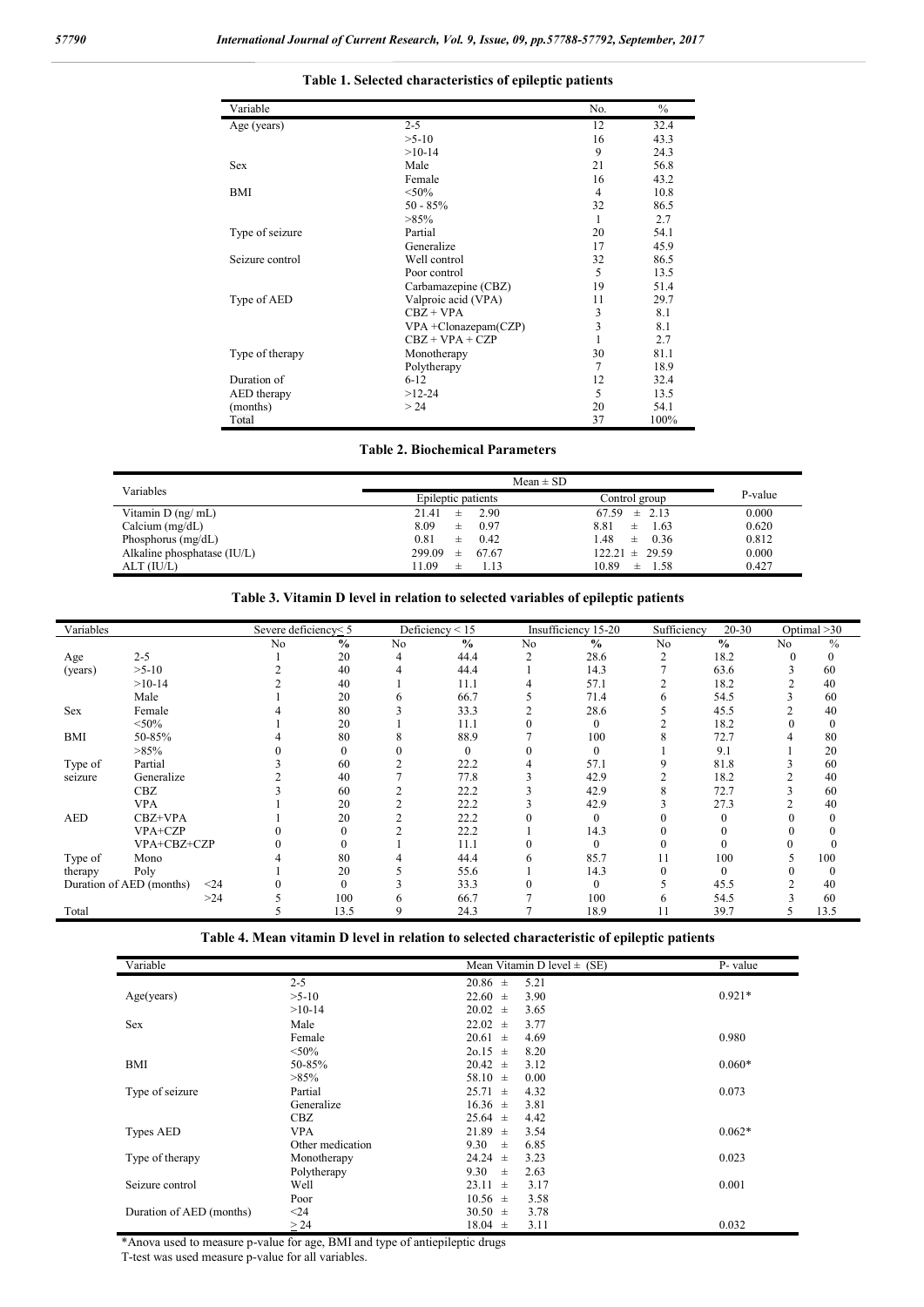| Variable        |         | Odd ratio | 95% confidence interval |             |  |
|-----------------|---------|-----------|-------------------------|-------------|--|
|                 | p-value |           | Lower value             | Upper value |  |
| Age             | 0.136   | 1.547     | 0.068                   | 13.720      |  |
| BMI             | 0.831   | 1.352     | 0.075                   | 11.463      |  |
| Type of AED     | 0.060   | 1.178     | 0.028                   | 11.23       |  |
| Type of therapy | 0.020   | 6.991     | 0.062                   | 0.258       |  |
| Seizure control | 0.128   | 1.497     | 0.075                   | 13.621      |  |
| Duration of AED | 0.928   | 1.341     | 0.048                   | 11.142      |  |

**Table 5. Risk factor for low serum level of vitamin D**

seizure and vitamin D level <15 ng /ml (p-value 0.02) and significant differences also found between epileptic children who taken AED more than 24 months and vitamin D level < 15ng/ml. (Table 4)

#### **Logistic regression analysis of selected variable with low level of vitamin D in epileptic patients**

Table 5 shows that patients on poly therapy is significantly have low level of vitamin D (p-value <0.05), Odd ratio (6.991). But there is no statistically significant correlation of other variable (age, BMI, type of AED, seizure control and duration of therapy) with low level of vitamin D in Epileptic children.

### **DISCUSSION**

In this study the mean level of vitamin D is low among epileptic patients compared with healthy children. Similar result was concluded by Alison *et al* in New Yourk and Silvana *et al* in Brazil. (Alison, 2003; Silvana *et al*., 2000) The mean level of calcium for epileptic patients was in the normal limit this is in agreement to that reported by Razazizan *et al* in Iran, (Razazizan *et al*., 2013) which could be due to secondary hyperparathyroidism to maintain normocalcimia. (Misra, 2010) and in contrast to Babyigit *et al* in Turkey (Babayigit *et al*., 2006) whom concluded that epileptic children have low level of calcium than control; possibly due to direct impact of AED on bone mineral density and intestinal transport and the effect of hypovitaminosis D which lead to decreased absorption of the calcium in intestine. (Babayigit *et al*., 2006; Okesina *et al*., 1991) Alkaline phosphatase is an important biochemical marker of bone metabolism in epileptic patients. (Razazizan *et al*., 2013) In this study, the mean level of alkaline phosphatase is significantly higher in epileptic children than control group, this result is similar to that reported by Razazizan *et al* in Iran, Babyigit *et al* in Turkey and Okesina in Nigeria. (Razazizan *et al*., 2013; Babayigit *et al*., 2006; Okesina *et al*., 1991) Because AED are inducers of the hepatic cytochrome  $P_{450}$  system which promote the metabolism of 25-hydroxyvitamin D (25-OHD) to less biologically active analogues, resulting in decreased bone mineralization, decreased intestinal calcium absorption, increased calcium mobilization from the skeleton to maintain eucalcemia, and decreased bone density. (Babayigit *et al*., 2006) Also this study revealed that more than one third of patients had sub optimal vitamin D level while less frequent of patients who have optimal vitamin D level, this result is in agreement with Menton *et al* in India. (Menon, 2010) There is higher frequency of vitamin D deficiency among young children with epilepsy in Basra than older children, this is in agreement with Baek *et al* in Korea. (Baek *et al*., 2014) Which could be related to age- biological processes or less physical activities with increasing age which lead decrease sunlight exposure. BMI of epileptic patients in Basra are not significantly associated with decrease level of vitamin D, This is in agreement with Misra *et al* in India. (Alison, 2003) But in

contrast to a study carried out by Baek *et al* in Korea and Lagunova *et al* in Norway (Baek *et al*., 2014; Lagunova *et al*., 2009) whom show; that the level of vitamin D decrease with increasing BMI which can be explained by the fact that peoples with high BMI usually have a high content of body fat, acting as a reservoir for lipid-soluble vitamin D. Current study reveals that no significant association between type of AED (CBZ, VPA or other AED) and vitamin D level . This is in agreement with a study conducted by Menon *et al* in India. (Menon, 2010) Which shows that the level of vitamin D decrease irrespective to the type of AED used. This is in contrast to Valsamis *et al* in USA and Kim *et al* in Korea. (Valsamis *et al*., 2006; Kim *et al*., 2007) They found that bone turnover is higher with hepatic enzyme inducing AED such as (CBZ) than non–inducing AED as (VPA). (Valsamis *et al*., 2006) That can be explained by enzyme inducing AED (PHT, PB, CBZ) and enzyme inhibiting AED (VPA) affected the 25(OH)D metabolism at subtherapeutic doses of AED. Patients on polytherapy demonstrated significantly lower 25(OH) D levels than patients on monotherapy, This result is in agreement with a study by Sina *et al* in Germany. (Kim *et al*., 2007) And Menon *et al* in India. (Okesina *et al*., 1991) It can be explained by effected of AED on vitamin D which more increase by using more than one AED (polytherapy). (Okesina *et al*., 1991) In contrast to a study done by Beak *et al* in Korea. (Baek *et al*., 2014) Who found no significant difference in level of vitamin D among patient in monotherapy and polytherapy. In Basra the effect of un controlled seizure had been found to be associated with low vitamin D level. This is similar to the result concluded by Behar *et al* in Hungary. (Behav, 2012) Possible explanation that normal level of vitamin D in serum has anticonvulsive role, As well as any poorly controlled patient already kept on many AED to control seizures. (Behav, 2012) Duration of AED therapy is significantly correlated with vitamin D level, lower level of vitamin D for epileptic children who received AED for more than 24 months than those who received AED for less than 24 months. Similar result was reported by Misra *et al* in India, Back *et al* in Korea and Menon *et al* in India. (Baek *et al*., 2014; Misra, 2010; Menon, 2010) Whom concluded that there is significant impaction of AED on level of vitamin D and this effect increase with longer duration of therapy and low dietary intake of vitamin D. (Menon, 2010) In contrast with a study of Yuan Guo in Canada (Guo *et al*., 2001) and Razazizen *et al* in Iran (Razazizan *et al*., 2013) whom found; no relation between vitamin D level and duration of AED, that can be possibly explained by using a single drug and children recruited in the study have adequate nutritious diet. (Razazizan *et al*., 2013)

#### **Recommendation**

Vitamin  $D_3$  supplement should be given for all epileptic children even before initiation of anti-epileptic therapy and children with epilepsy should follow well balanced diet and